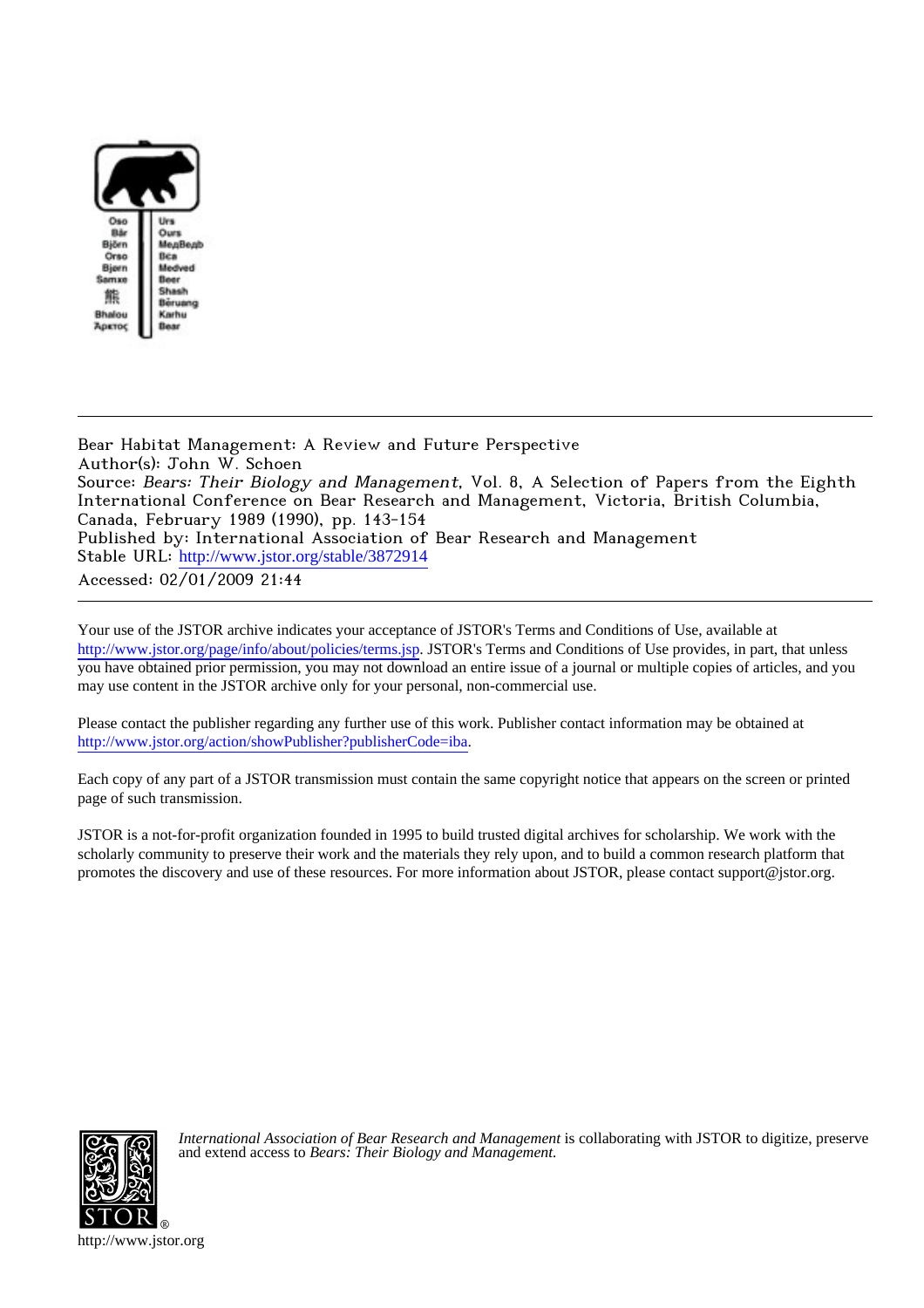# **BEAR HABITAT MANAGEMENT: A REVIEW AND FUTURE PERSPECTIVE1**

**JOHN W. SCHOEN, Division of Wildlife Conservation, Alaska Department of Fish and Game, 1300 College Rd. Fairbanks, AK 99701** 

**Abstract: Throughout the world, bears are declining in numbers and range as habitat is reduced and bear-human interactions increase. Although ursids are widely**  distributed and inhabit a variety of habitats, they possess a number of biological characteristics that make them particularly vulnerable to conflict with humans. The habitat **concept is discussed relative to the unique characteristics of bears. Because bears are wide-ranging species of landscapes, habitat relationships must be evaluated on a broader context than habitat types per se. Human activities and land uses must be factored into bear habitat relationships. Forest clearing and road building, in particular,**  are common problems for the conservation and management of many bear populations. An understanding of the processes of habitat fragmentation and population **extinction is necessary for maintaining viable bear populations in the face of increasing habitat destruction and isolation. Several management tools and research needs for bear habitat management are discussed.** 

**Int. Conf. Bear Res. and Manage. 8:143-154** 

**The concept of habitat - fundamental to the study of ecology and management of wildlife populations - is centuries old.** 

> **The law locks up both man and woman Who steals the goose from off the common, But lets the greater felon loose Who steals the common from the Goose.**

> > **Medieval English Quatrain**

**Broadly defined, habitat is the place an organism lives or where you can find it (Odum 1971, Moen 1973, Ricklefs 1973). The actual relationship of individuals, populations, and species to their habitat, however, is much more complex and variable, spatially and temporally, than can be portrayed by a written definition. An understanding of the intricate relationships between an organism and its environment requires a knowledge of the organism's ecological niche (Grinnell 1917, Elton 1927, Hutchinson 1965).** 

**Within the last decade, the quantity and sophistication of bear habitat research have increased tremendously. This growing research emphasis parallels increasing changes in, or destruction of, bear habitat throughout the world. Managing habitat capable of supporting viable and productive bear populations in the face of increasing pressures on a finite resource base will not be easy. It will involve a strong management commitment including a considerable investment in time and money. Effective population management of bears will require a detailed understanding of habitat relationships.** 

**The purpose of this paper is to review the habitat concept and its specific application to the theme of this conference: a "Future for Bears." Few of the relationships presented here are original. Rather, I have extracted ideas and concepts I consider important for stimulating discussion and perhaps some new perspectives on the conservation and management of bears and their habitat.** 

**The idea for this paper originated from Dr. F. Bunnell who extended the invitation to present it before the 8th International Conference on Bear Research and Management. Preparation of this manuscript was supported by the Alaska Department of Fish and Game through Federal Aid to Wildlife Restoration Project W-22-7. I solicited ideas and comments for this manuscript from numerous individuals. I would like to acknowledge S. Amstrup, D. Anderson, V. Barnes, J. Beechum, A. Hamilton, J. Lentfer, D. Mattson, B. McLellan, S. Miller, M. Pelton, L. Rogers, C. Schwartz, and P. Zager for their suggestions, information, and insights. L. Beier, F. Dean, and M. Schoen provided technical assistance. D. Anderson, S. Miller, C. Jonkel, and an anonymous referee provided critical review of the manuscript.** 

## **BACKGROUND**

**Historical Perspective of Bear Management** 

**Despite that humans have had a long association and interest in bears throughout the world (Shepard and Sanders 1985), few scientific investigations were initiated until the 1960's, and most habitat studies have been published only in the last decade and a half. For example, a computer search (for the word "habitat" in titles and/or key words) of a black bear (Ursus americanus) bibliography (Tracy et al. 1982) revealed only 38 citations specific to North American black bears during the period 1910 through 1969 (Table 1). From 1970 through 1979 there was a 5-fold increase over the previous 6 decades. Thirty-two of those papers (16%) dealt specifically with habitat relationships.** 

**Until very recently, scientific interest in bears has lagged behind many other large mammals. A computer search of the Journal of Wildlife Management from 1969 through 1988 identified all papers published on bears and deer and habitat topics related to those species (Table 2). From 1969 through 1975, 179 deer papers and 12 bear** 

**<sup>&#</sup>x27;Invited paper**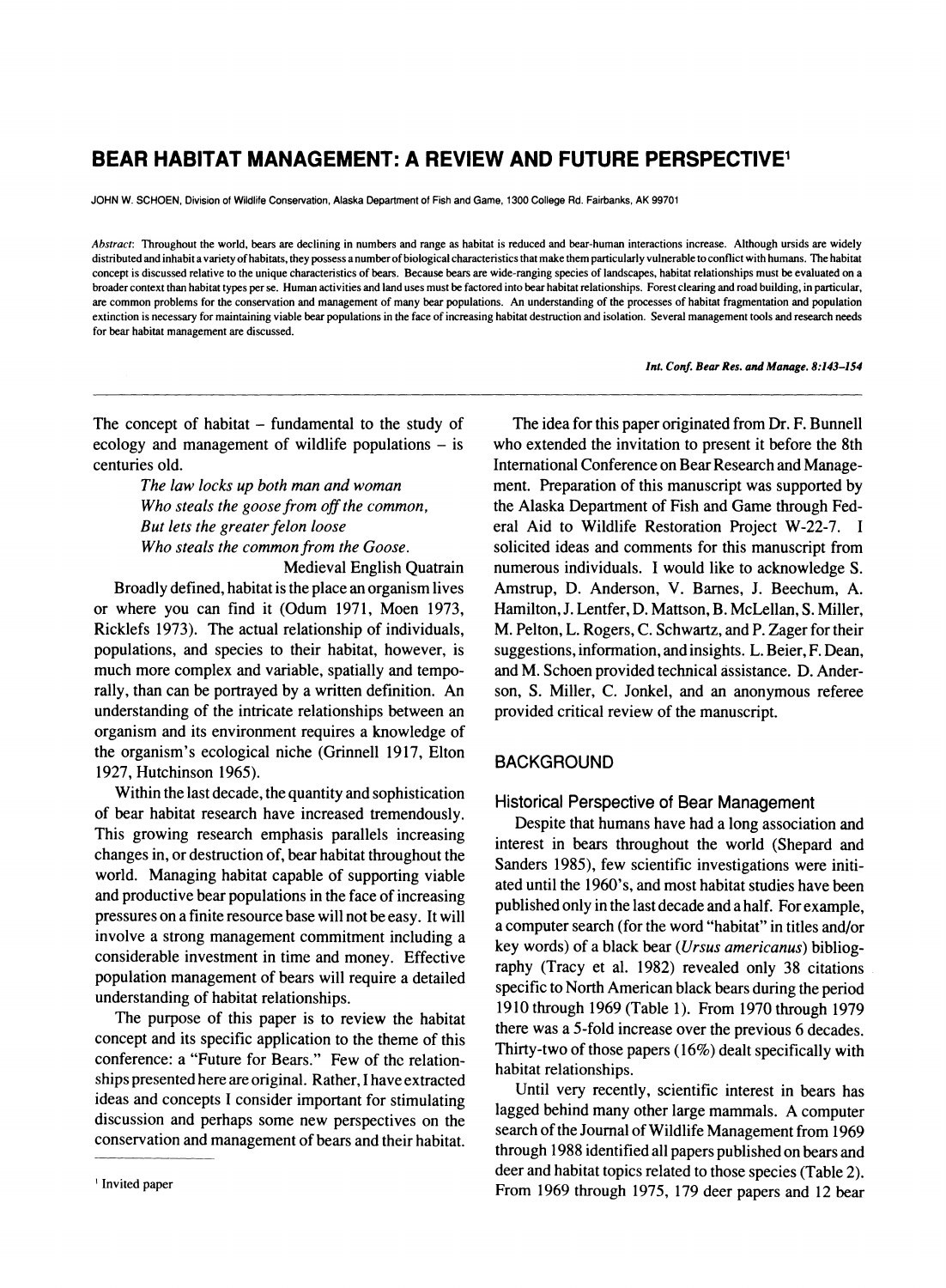**Table 1. Black bear literature from 1910 through 1979 listed in the Tracy et al. (1982) black bear bibliography.** 

| Period  | Number of black bear citations |                            |
|---------|--------------------------------|----------------------------|
|         | General information            | Habitat study <sup>a</sup> |
| 1910-69 | 38                             |                            |
| 1970-79 | 194                            | 32                         |

**a Determined by a computer search of titles and key words.** 

**papers were published; few of these covered habitat issues. In later years, a larger proportion of the Journal's papers on both deer (359 papers) and bears (58 papers) were habitat related.** 

**Clearly, there has been a paucity of published literature on bears and particularly bear habitat relationships until relatively recently. This was largely a result, in the United States at least, of legislative requirements (e.g., Endangered Species Act, National Environmental Policy Act, National Forest Management Act), university research, and new techniques such as radio telemetry. But even today the quantity of published literature on bear habitat relationships still lags behind comparable literature on ungulates. The reasons for this are easily understood and have significant ramifications for the conservation and management of bears.** 

**In contrast to ungulates, which have long been considered valuable by human standards, bears have been perceived as dangerous or undesirable, and little effort was expended on management or habitat studies. By the turn of the century throughout most of the United States and Canada, for example, ungulates were provided protection and managed through the enforcement of game regulations whereas bears were bountied in many areas. It was decades later before most wildlife management agencies in North America provided bears protection similar to that of ungulates (Jonkel 1978, Miller 1990). Though bears are now managed as important big game species in North America, in other parts of the world, some species like the spectacled bear (Tremarctos ornatus) and the Asiatic black bear (Ursus thibetanus) are still persecuted by rural hunters and farmers (Servheen 1990).** 

#### **Biology and Status**

**A review of the general biology and status of bears as a group lends perspective on the problems associated with managing and conserving bears for the future.** 

**All bears are large-bodied species capable of inflicting serious injury or death to humans. Bears are intelligent and individualistic animals with a great capacity for**  Table 2. Deer<sup>a</sup> and bear<sup>b</sup> literature published in The Journal of Wildlife Manage**ment, 1969-88.** 

| Period  | Deer papers <sup>a</sup><br>(% habitat related) | Bear papers <sup>b</sup><br>(% habitat related) |
|---------|-------------------------------------------------|-------------------------------------------------|
| 1969-75 | $179(4\%)$                                      | $12(0\%)$                                       |
| 1976-88 | 359 (20%)                                       | 58 (14%)                                        |

<sup>a</sup> Includes mule, black-tailed, and white-tailed deer.

**<sup>b</sup>Includes black, brown, and polar bear.** 

**learning during an extended maternal care period and over a relatively long life (>25 yr). This capacity for learning and their generally omnivorous diet have allowed each species to exploit a variety of food resources across a wide range of habitat types (though the polar bear [U. maritimus], sloth bear [U. ursinus], and giant panda [Ailuropoda melanoleuca] are most specialized in their food habits). For example, the 8 living species of ursids may be found from the arctic ice pack and tundra, through boreal and temperate forests, to tropical forests (Nowak and Paradiso 1983).** 

**As a result of their relatively inefficient carnivore digestive systems, most bears exploit high quality, food resources. These usually occur seasonally on the most productive lands, such as riparian bottom lands, coastal tidelands, productive grazing lands, anadromous fish streams, and often bring bears into conflict with humans using the same high quality land base. In addition, because most bears in temperate regions den over winter, they must focus their feeding activities on the highest quality sites during a limited period of the year. Their wide-ranging movements, opportunistic nature, and capacity for learning also increase their probability of interacting with humans through feeding on livestock, crops, human foods, or garbage. Once bears learn to exploit such food resources, they may become habituated to humans, thus increasing the opportunity for humanbear conflict (Herrero 1985).** 

**The reproductive rates of bears are nutritionally regulated and density independent and are some of the lowest among terrestrial mammals (Bunnell and Tait 1981). As a result, significant population declines may be long and difficult to reverse. Natural mortality rates appear to be density dependent and influenced by adult males, particularly at higher population densities (Bunnell and Tait 1981). Within the last several centuries, the killing of bears by humans has become a major source of adult mortality. As wild lands are developed throughout the world by expanding human populations, the geographical range of bears continues to decline.** 

**The status of bears of the world has been reviewed by**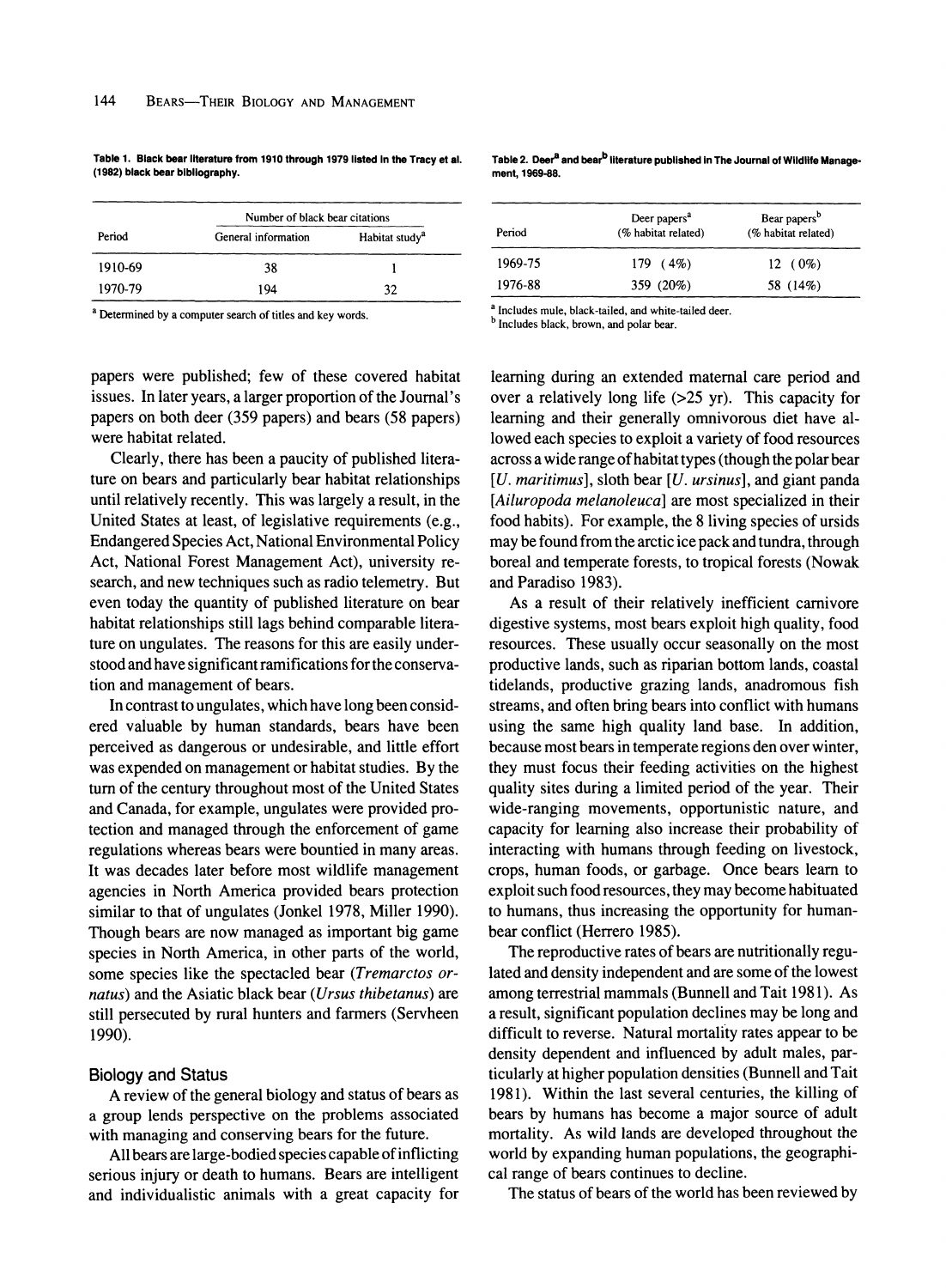**Servheen (1990). Of the 8 living species, all (if recognized populations within a species are considered) are listed as endangered, threatened, or potentially facing a precarious future. The Asiatic black bear, spectacled bear, sun bear (Ursus malayanus), and giant panda are listed on Appendix I and brown bear (U. arctos) and polar bear are listed on Appendix II of the Convention on International Trade in Endangered Species (CITES). The sloth bear's status is considered indeterminate by the IUCN (i.e., not enough information known to determine whether it is endangered, just vulnerable, or rare). The State of Florida has classified the Florida black bear as threatened, and the U.S. Fish and Wildlife Service has put both the Florida and Louisiana black bears on their candidate list for Category II.** 

**Clearly, bears as a group face an uncertain future in a rapidly changing world. Consider, for example, the brown bear (Ursus arctos) that recently occupied a wide range of habitats and had one of the greatest natural distributions of terrestrial mammals (Nowak and Paradiso 1983). Once widely distributed across Europe, Asia, and into northwestern Africa, the brown bear has largely been extirpated in the southern and western regions of its former range. Surviving populations in Europe are now small and largely restricted to remote, isolated islands of forest habitat (Servheen 1990).** 

**In North America, the historic range of the brown bear encompassed most of the western United States (Fig. 1).** 



**Fig. 1. Present and historic distribution of the brown bear in North America. (Redrawn from Jonkel 1978 and Craighead and Mitchell 1982)** 

**Though in the early 19th century there may have been as many as 100,000 brown/grizzly bears in the United States south of Canada (Nowak and Paradiso 1983), their decline was so substantial that they were classified as threatened in 1975 under the Endangered Species Act. Today, the brown bear population in the conterminous United States is estimated to be fewer than 1,000 (Servheen 1990) and receives high management priority on an interagency level (Strickland 1990).** 

**Even the geographic range of the North American black bear (worldwide, the species in the least jeopardy) has declined in the last century (Fig. 2). Originally widespread throughout the forested regions of the conti-**



**Fig. 2. Historic (A) and present (B) distribution (stipled area) of black bears in North America. (Redrawn from Hall and Kelson 1959 and Pelton 1982)**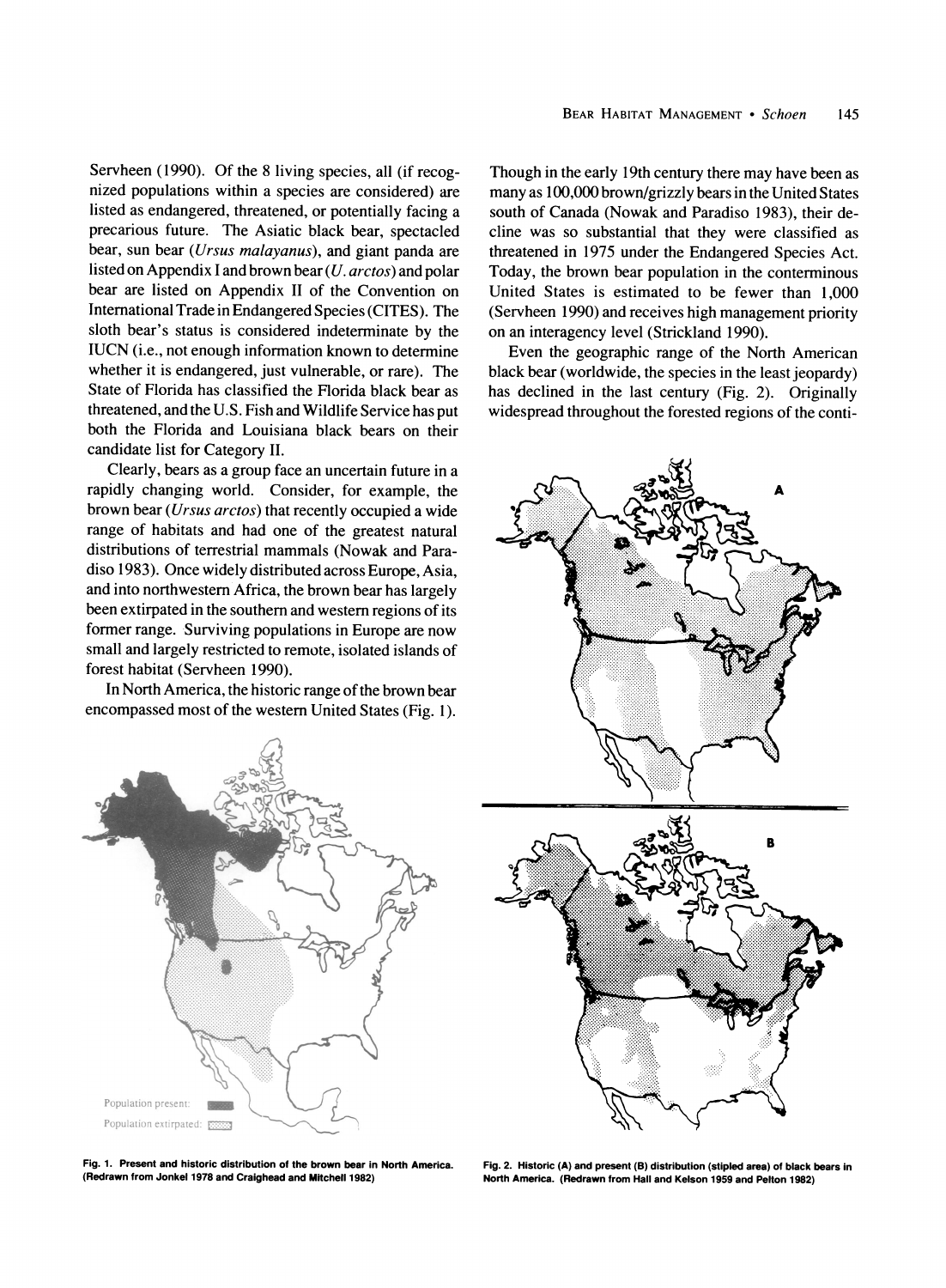**nent, black bear populations today are much more scattered and isolated, particularly in the midwestern, eastern, and southeastern United States where lands have been most intensively developed and high density human populations exist (Pelton 1982).** 

**Many species of bears have relatively broad habitat**  requirements. A recurrent theme of many papers cover**ing a variety of bear species and geographical regions is that mortality increases, and populations decline as forest clearing and roads penetrate bear habitat. However, bears can generally accommodate substantial human activity and some habitat alteration if humans can tolerate their presence without killing them (G. Alt pers. commun., Mattson 1990, McLellan 1990). Because human tolerance for bears is generally low, inaccessible, forested habitat appears to be a prerequisite for their continued existence near or adjacent to human populations south of 60 degrees North latitude.** 

#### **HABITAT RELATIONSHIPS**

**Bears derive all their life needs, such as food, water, cover, and space, from their habitat. Because of their size, omnivorous feeding habits, and large scale movements, bears use a wide range of habitats varying in importance seasonally and geographically. Part of our task in managing bear habitat is to identify what habitats are important to bears and determine the optimal or sometimes minimal habitat mix necessary for maintaining populations at desired or viable population levels.** 

**Effective habitat management requires a working definition of habitat beyond the place an animal lives. Harris (1984) defined primary habitat as the suite of areas and conditions necessary for all life requirements of a species. Secondary habitat, in contrast, may be used substantially by a species but not meet all its life's requirements. Later, Harris and Kangas (1988) proposed that primary habitat extends beyond requirements of the individual to include a sufficient area capable of supporting a viable population of the species under consideration. As explained later, these concepts are particularly relevant to habitat management for bears. Consider, for example, the concern over population viability of the Yellowstone grizzly (Craighead 1980, Shaffer 1983, Knight and Eberhardt 1985, Samson et al. 1985).** 

**Under natural conditions (without human influence), the distribution and productivity of bear populations is nutritionally regulated by the availability of high quality food resources (Bunnell and Tait 1981, Rogers 1987). Spatial and temporal variation in latitude, climate, topography, and site quality largely determine the availability** 

**of food and other resources which, in turn, influence the distribution and abundance of bear populations. An understanding of these habitat relationships is a fundamental component in the management of lands designated to include a future for bears.** 

**Today, however, few lands on earth are without the influence of human activity. Because humans interact with bears as predators and/or competitors (in an ecological sense), we must consider habitat in a broader context that includes humans and human land-use activities. Though numerous papers have described bear habitat in terms of landforms and plant community types (Contreras and Evans 1986), relatively few papers (Weaver et al. 1986, Mattson et al. 1987, Rogers and Allen 1987) have integrated human activities or cumulative effects into habitat analyses. If we are to manage bears successfully over the long-term, we must shift our approach toward understanding their ecological niche rather than simply describing their use of discrete habitat types.** 

**In fact, a narrow concept of habitat may be inapplicable for bears, which are wide-ranging creatures of landscapes rather than habitat types per se (Knight 1980, Harris and Kangas 1988). For example, annual home range sizes for adult female brown bears in North America range from 24 km2 in southeastern Alaska (Schoen et al. 1986) to 294 km2 in southcentral Alaska (Miller 1987) to 382 km2 in Arctic Alaska (Reynolds 1976). In the Yellowstone Ecosystem, mean annual home range of adult females was 384 km2, but lifetime ranges averaged 874 km2 (Knight et al 1984). Male home ranges are several-fold larger than female ranges. Polar bears also make extensive movements across the arctic ice pack which, in turn, is carried hundreds of kilometers by ocean currents (Jonkel 1978, Amstrup and DeMaster 1988). Even the home range size of the smaller ranging American black bear varies from several to over 100 km2 (Pelton 1982, Rogers and Allen 1987).** 

**Clearly, the normal movements of bears are so extensive that bear habitat must be evaluated and managed on a landscape scale often exceeding thousands of square kilometers. For example, in the largest National Park in the conterminous United States, "...there are no true refuges for the Yellowstone grizzly bears" (Knight et al. 1988). Even in large areas, managers should be as concerned about the composition and status of the surrounding habitat as they are about the area they wish to conserve (Janzen 1986).** 

**Though bears concentrate their use of the landscape in the most productive foraging habitats, seasonal variability in food abundance and quality often result in extensive movements from one portion of their range to another. In**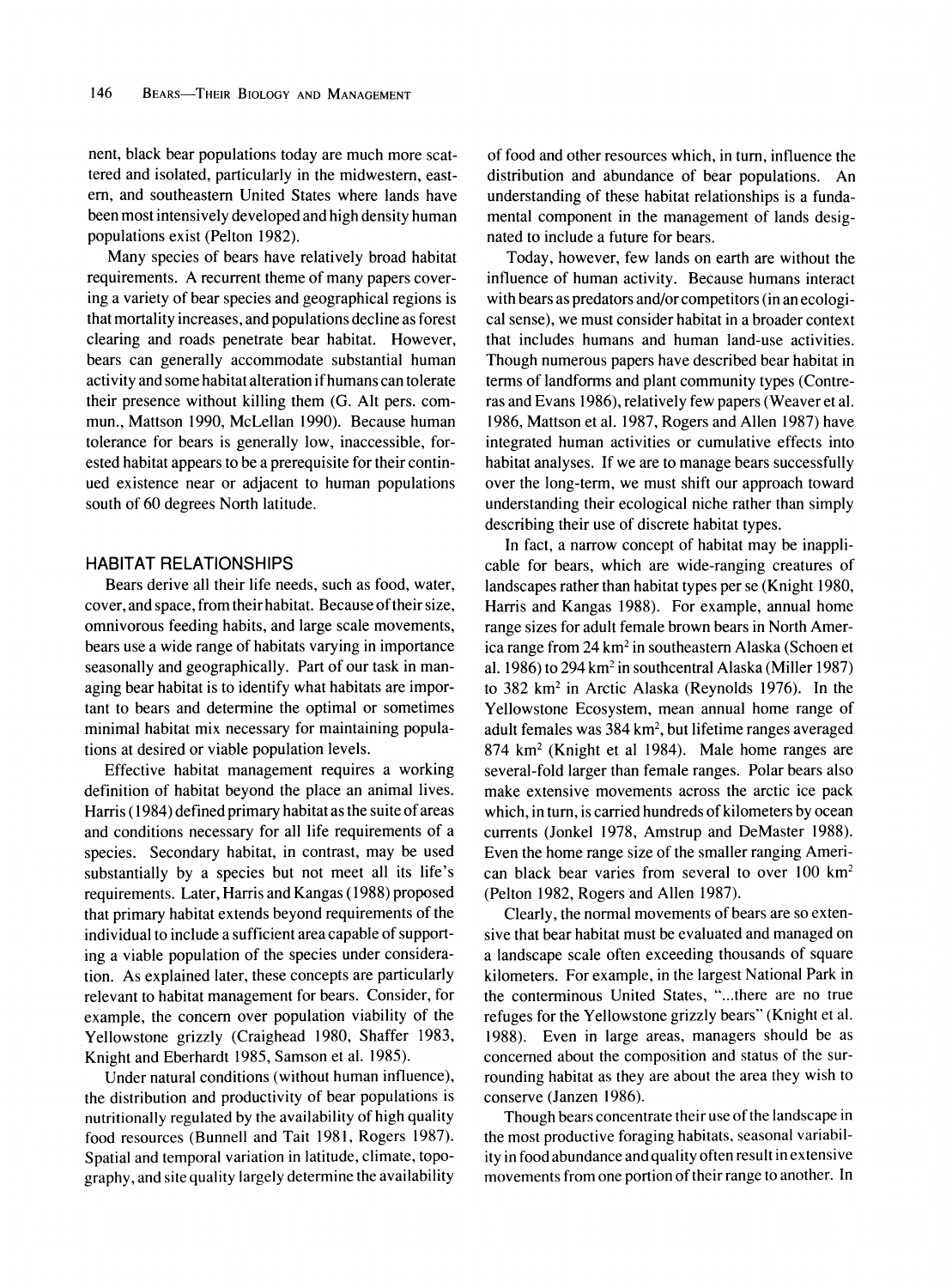**addition, annual variability in food abundance (including occasional failures in food production) may result in extensive movements outside their normal home ranges increasing the potential for interaction with humans (Beeman and Pelton 1980, Rogers 1987, Knight et al. 1988). Although there may be a reasonable mix of productive foraging sites within a bear's normal range of movements, it may be forced to traverse many habitat types in search of those few productive sites. And herein lies one of the most serious problems facing bear manag**ers throughout the world — habitat fragmentation.

**The study of habitat fragmentation is a relatively new field founded in large part on MacArthur and Wilson's (1967) classic work The Theory of Island Biogeography and specifically applied to forest habitat management in Harris' (1984) book The Fragmented Forest. Problems with bears today are generally a result of habitat loss or because insufficient habitat is available to provide adequate separation of bears and people. Recognition of habitat fragmentation and an understanding of island biogeography theory and its influence on population viability offer bear managers new insights and tools for approaching the increasingly difficult task of managing populations in the face of increasing habitat destruction and isolation.** 

**The reduction of forested habitat in Warwickshire, England from 400 A.D. to 1960 (Fig. 3) is a classic example of habitat fragmentation. If we assume this trend occurred more generally throughout England as a whole, it is not unreasonable to infer this scale of habitat destruction and fragmentation may have had an influence on the extirpation of the brown bear, which Curry-Lindahl (1972) estimates occurred around the 10th century. Throughout Europe, the brown bear now occurs primarily in remote scattered "islands" of habitat and its future there is far from assurred (Mysterud and Falck 1989a, Servheen 1990).** 

**Though the extinction of species closely parallels habitat modification and destruction (Ehrlich 1988), population viability can also be threatened without total elimination of habitat. Habitat fragmentation leads to the creation of smaller, more isolated populations that are more vulnerable to extinction (Diamond 1986, Wilcove et al. 1986, Wilcove 1987). For example, some habitat fragments may be smaller than the size of individual home ranges, and all of the necessary elements for meeting a species habitat requirements may not be represented, even in the larger fragments (Wilcove 1987).** 

**Another consequence of fragmentation is the creation of edge effects. Once considered only beneficial to wildlife populations (Leopold 1933, Reynolds 1966,** 



**Fig. 3. Fragmentation of forests (black area) in Warwickshire, England, from 400 A.D. to 1960. (Redrawn from Wilcove et al. 1986)** 

**Odum 1971), wildlife managers and ecologists are now recognizing some of the negative effects (Soule 1986, Wilcove 1987, Reese and Ratti 1988). Human communities, farmland, logging, and any resource development activities surrounding or bisecting undeveloped bear habitat can be considered edge effects. All these developments increase the opportunity for bear-human interactions and pose serious threats to many bear populations. Examples include human settlements around Yellowstone Park and farms in the Upper Great Lakes that act as "population sinks" for brown and black bears, respectively (Rogers and Allen 1987, Knight et al. 1988). Population sinks are sites where bears are removed from the ecosystem after coming in contact with humans.** 

**Roads also increase the opportunity for human-induced mortality of bears through legal hunting, defense of life and property kills, and illegal killing (Knight 1980, Peek et al. 1987, Rogers and Allen 1987, McLellan and Shackleton 1988, Schoen et al. 1988, Brody and Pelton 1989). In addition, vehicle collisions with bears are a major source of mortality for some populations like the**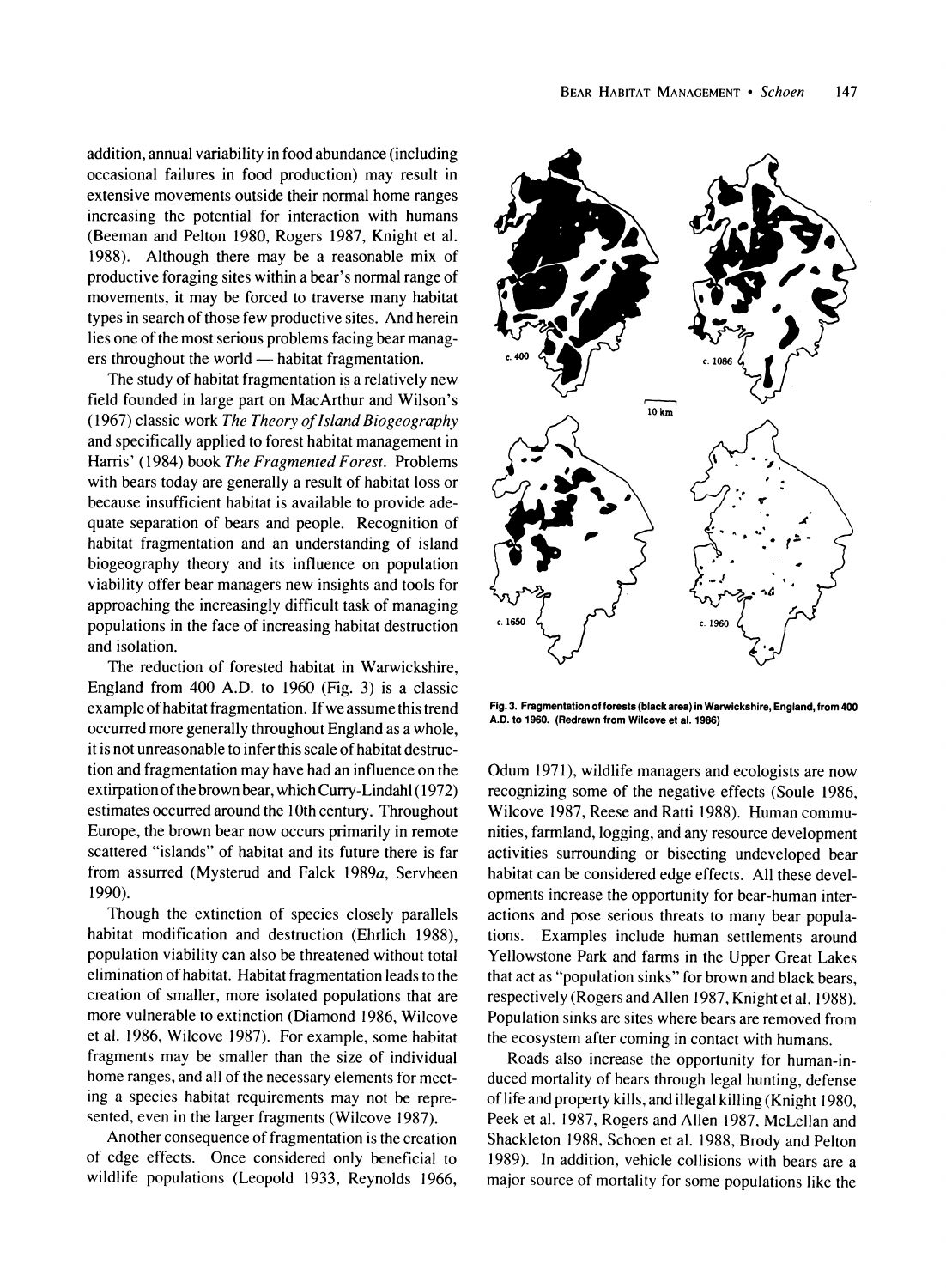**threatened Florida black bear (Harris and Kangas 1988).** 

**Even in the absence of human-induced factors, small populations are particularly susceptible to extinction because they are vulnerable to environmental variability and natural catastrophes, demographic stochasticity, and genetic deterioration (Wilcox 1986, Wilcove 1987). Only recently have we begun to recognize such factors in our management of threatened bear populations like the Yellowstone grizzly (Shaffer 1981, 1983; Knight and Eberhardt 1985; Samson et al. 1985; Allendorff and Servheen 1986) and the Norwegian brown bear (Mysterud and Falck 1989a).** 

**Management concerns about the effects of habitat fragmentation on bear populations are not restricted to threatened or small and isolated populations. In southeastern Alaska, for example, habitat fragmentation is occurring at an accelerated rate as a result of industrial-scale logging. Not only is valuable old-growth habitat being replaced by early successional forest of lower value to bears (Schoen et al. 1989), but hundreds of kilometers of new roads are being pushed into bear habitat previously inaccessible to most humans.** 

**Historically, boats were used for brown bear hunting in southeastern Alaska, and most of the bear harvest occurred along the shoreline. Thus, the interior of the islands were refugia separating many bears from humans. Within the last few years, however, that historical pattern has changed significantly. For example, over 200 km of logging roads have recently been built on the 1,000 km2 northeastern peninsula of Chichagof Island, and over 600 km are scheduled to be built over the life of the timber sale (Fig. 4).** 

**The total kill of brown bears on northeastern Chichagof Island has increased substantially in recent years. From 1961 through 1979, the mean annual harvest of brown bears on northeastern Chichagof Island was 5.5 bears (Alaska Dep. Fish and Game unpublished harvest data). Since 1980, when most road building and logging occurred, the mean annual harvest (11.8) has more than doubled. In addition, from 1985 through 1988, the total harvest was 13, 15, 23, and 19 bears, respectively. The hunting season for brown bears on northeastern Chichagof Island was closed by emergency order of the Alaska Department of Fish and Game on 30 September 1988. During that year, 6 of the kills were in defense of life or property; many were associated with garbage dumps around local communities or logging camps. Even in the absence of legal hunting, many bears will likely be killed in control actions around rural communities and camps (particularly around garbage dumps), by deer hunters in defense of life, and by an unknown amount of poaching.** 

**Considering the amount of road construction and habitat change scheduled for this area, the long-term viability of this small (approximately 125 bears), relatively isolated population is in question. Certainly, management and enforcement efforts will need to be increased substantially to ensure the population's future. But how can we accurately assess the probability of population persistence in the face of such rapid and significant changes in the landscape? This is one of the most important and difficult questions faced by bear managers throughout the world.** 

**According to Harris and Kangas (1988), "In states experiencing rapid human population growth or in areas of rapid forest clearance, the contextual setting of habitats is changing so rapidly that the presence of small faunal populations is a good predictor of neither adequate habitat, nor the likely future occurrence of the species." Many, or perhaps most, habitat assessment studies are but "snapshots" of a species' habitat relationships at a particular time, often near the time of habitat alteration. Because of long-term environmental variability, demographic stochasticity, and the longevity of bears, it may take many years before the effects of habitat loss or fragmentation are evident in a population, and by that time reversal of the situation may not be possible.** 

**One relatively new and promising approach for assessing the effects of habitat change on wildlife populations is cumulative effects analysis. Cumulative effects analysis (CEA) is "...an assessment of how the combination of natural processes and events and man's activities cause resources and environmental conditions in an area to change over time" (Salwasser and Samson 1985). Thus, instead of evaluating individual management actions in isolation, the CEA approach offers managers a tool for evaluating cumulative habitat alterations over time. It is unlikely, however, that any single development will threaten an entire population. Although additional developments will incrementally increase impacts to a population by a relatively small percent, it is the direction, not magnitude, of change relative to a threshold that is the critical parameter affecting the entire population (D. Mattson pers. commun.). Further, certain effects amplify the impacts; they are not just cumulative (C. Jonkel pers. commun.).** 

**Let us consider a hypothetical model of the relationship between a bear population and some cumulative index of habitat deterioration. As habitat is reduced, fragmented, or otherwise lowered in value, the bear population will decline at perhaps a constant or increasing rate until it reaches a threshold point at which the rate of decline becomes precipitous (Fig. 5). Once the thresh-**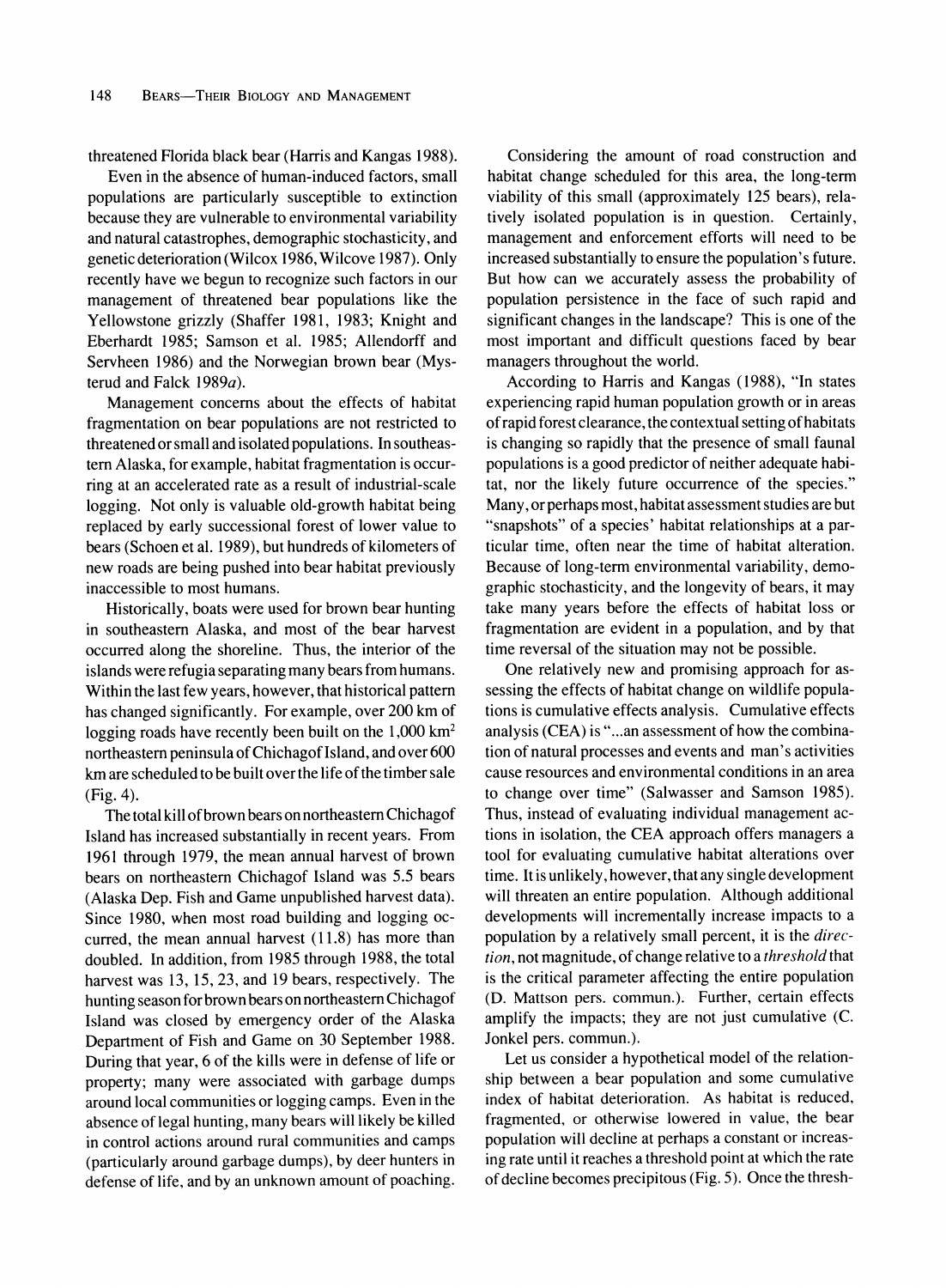

**Fig. 4. Current and proposed road system and human settlement on northeastern Chichagof Island, southeastern Alaska.** 



**Fig. 5. Hypothetical relationship between bear populations and cumulative habitat impacts denoting thresholds of habitat deterioration.** 

**old point is reached, even a small additional deterioration of habitat may drive the population below long-term viable levels.** 

**Several investigators have suggested habitat thresholds for variables like road densities (Stone and Brody 1986, Brody and Pelton 1989) and conversion of forest to farmlands (Rogers and Allen 1987). Thresholds of habitat deterioration are likely complex, interactive, and vary significantly relative to geographical location and species as portrayed in the hypothetical relationship between black and brown bears (Fig. 5). Unfortunately, it may be many decades after habitat thresholds are exceeded before we can measure their long-term effects on the population, and by then the impacts of habitat alteration may be irreversible.** 

**It is certain that small tracts of habitat alone will not conserve species like bears. Managers must approach bear habitat management on a landscape scale and consider the influences of human activities and land uses both within and adjacent to occupied bear habitat.**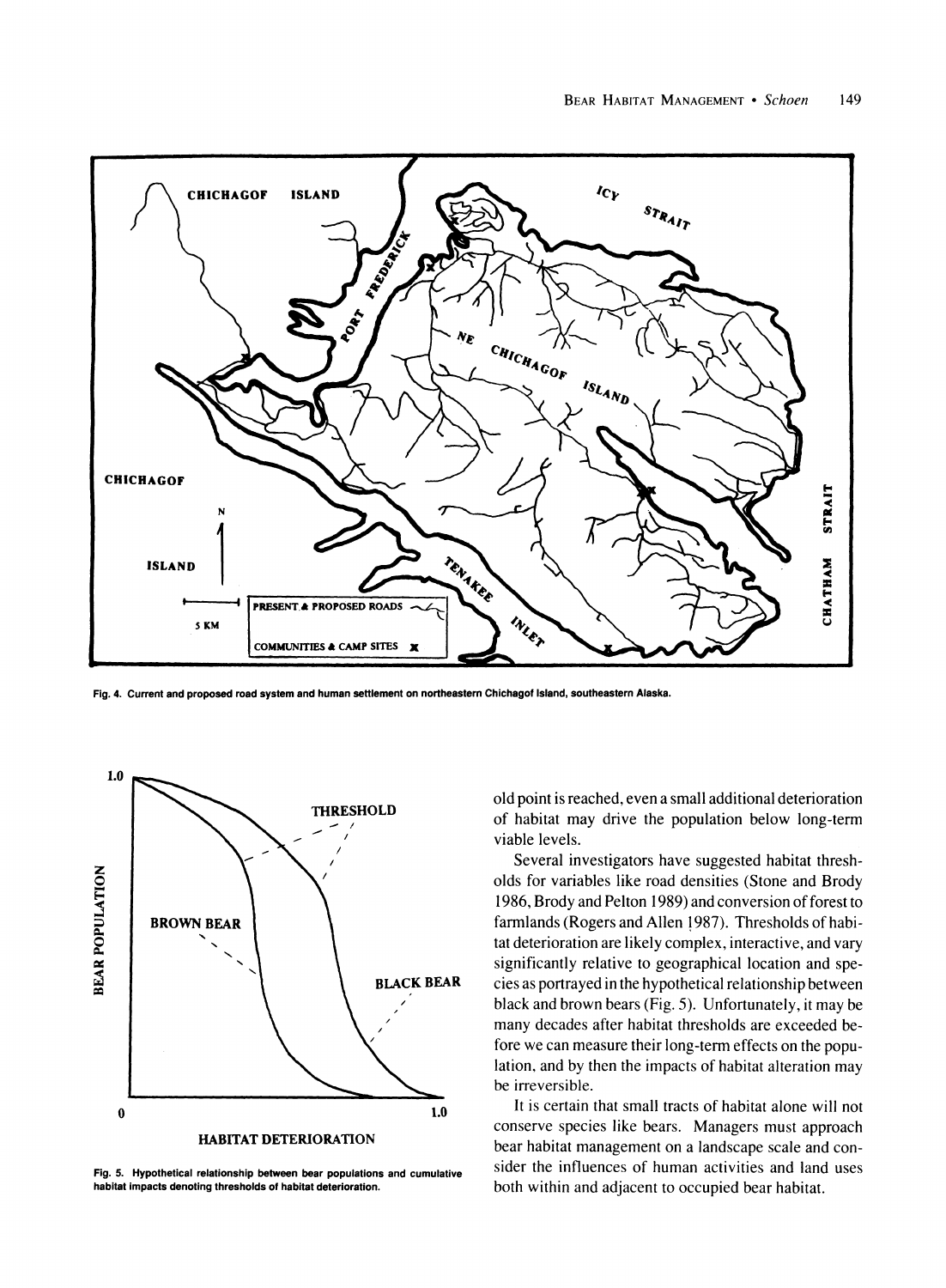#### **Habitat Management**

**Because the habitat requirements of bears vary significantly among species (as well as geographic populations within a species), it is beyond the scope of this paper to provide specific guidelines for habitat management. More specific habitat reviews and guidelines for bears have been presented elsewhere (Craighead et al. 1982, Zager and Jonkel 1983, Contreras and Evans 1986, Herrero et al. 1986, LeFranc et al. 1987, Rogers and Allen 1987, Schoen et al. 1989). Rather, I will discuss several management tools and general approaches to habitat management.** 

**Until recently, habitat management for bears was really management by default. No longer is this kind of approach acceptable, however. Instead, we must clearly define specific, long-term population goals, and then determine what quantity, quality, and juxtaposition of habitats within the larger landscape mosaic are necessary to meet those goals. This will require a close liaison with research, which should provide data on bear habitat relationships (Hamilton and Archibald 1986, Mattson et al. 1986, Rogers and Allen 1987, Schoen et al. 1989). In addition, accurate, ecologically based habitat maps (Banner et al. 1986, Craighead et al. 1986, Despain 1986) and computerized geographic information systems (Winn and Barber 1986) offer bear managers valuable new tools for inventorying and assessing bear habitat on a landscape scale.** 

**With the above information and tools, the habitat manager can evaluate the effects of different land uses on bear populations through computer modeling, such as the cumulative effects analysis (Weaver et al. 1986) or habitat suitability index models (Rogers and Allen 1987). We must recognize, however, that the output of such models is only as good as the input. Though it may be expedient for some managers to apply cookbook models, this could prove disastrous for bear conservation if the models are inappropriately applied or used without valid data.** 

**One potential tool in assessing alternative land management options on bear populations is the quantification and application of habitat thresholds. Hypothetically, consider 2 adjacent but separate tracts of land with equal habitat value to bears (Fig. 6). If 50% of the combined region of areas 1 and 2 will be developed, what allocation of habitat to development will maintain the highest overall population of bears assuming the threshold depicted? If we develop 50% of both areas, the threshold will be exceeded in each area and the entire bear population will be eliminated. However, if we develop 1 area entirely and reserve the other for bears, we will maintain (at the same level of development) 50% of the original combined** 



**Fig. 6. Hypothetical effects of alternative habitat management on bear populations sensitive to habitat thresholds. If 50% of both areas are developed, the threshold will be exceeded and populations in both areas will be eliminated. However, the same total development, allocated to 1 area entirely and not the other, will result in the maintenance of 1 population or 50% of the original combined population.** 

**population. This simple example suggests possible management applications for using habitat thresholds in evaluating allocation problems of multiple areas and increased complexity.** 

**As habitat modeling becomes more commonplace and is routinely incorporated into land use planning, we must ensure that the models be "ground truthed" in the field by knowledgeable experts. Currently, most habitat models are still basically hypothetical. For those data-based models, initial input was likely collected over relatively short time frames. However, what was optimal bear habitat when the data were collected may not be optimal under different environmental conditions. Temporal variability in habitat quality may result in the misinterpretation of commonly collected use/availability data sampled over short time frames (<5 yrs). For example, annual variability in food production results in significant among-year differences in bear habitat use and can substantially influence the degree of bear-human interactions (Jonkel and Cowan 1971, Garshelis and Pelton 1980, Mattson and Knight 1987, Rogers 1987, Knight et al. 1988). Clearly, there should be an ongoing, dynamic interchange between habitat managers and researchers throughout model development and use. Additionally, habitat models for bears should follow the Yellowstone example in being specific to adult females and driven by the "worst-year" scenario (D. Mattson pers. commun.).** 

**In conjunction with habitat modeling, it is also becoming necessary (particularly with small and/or isolated populations) to estimate minimum viable populations through population vulnerability analyses (Gilpin and Soule 1986). Shaffer (1981) approached this problem by**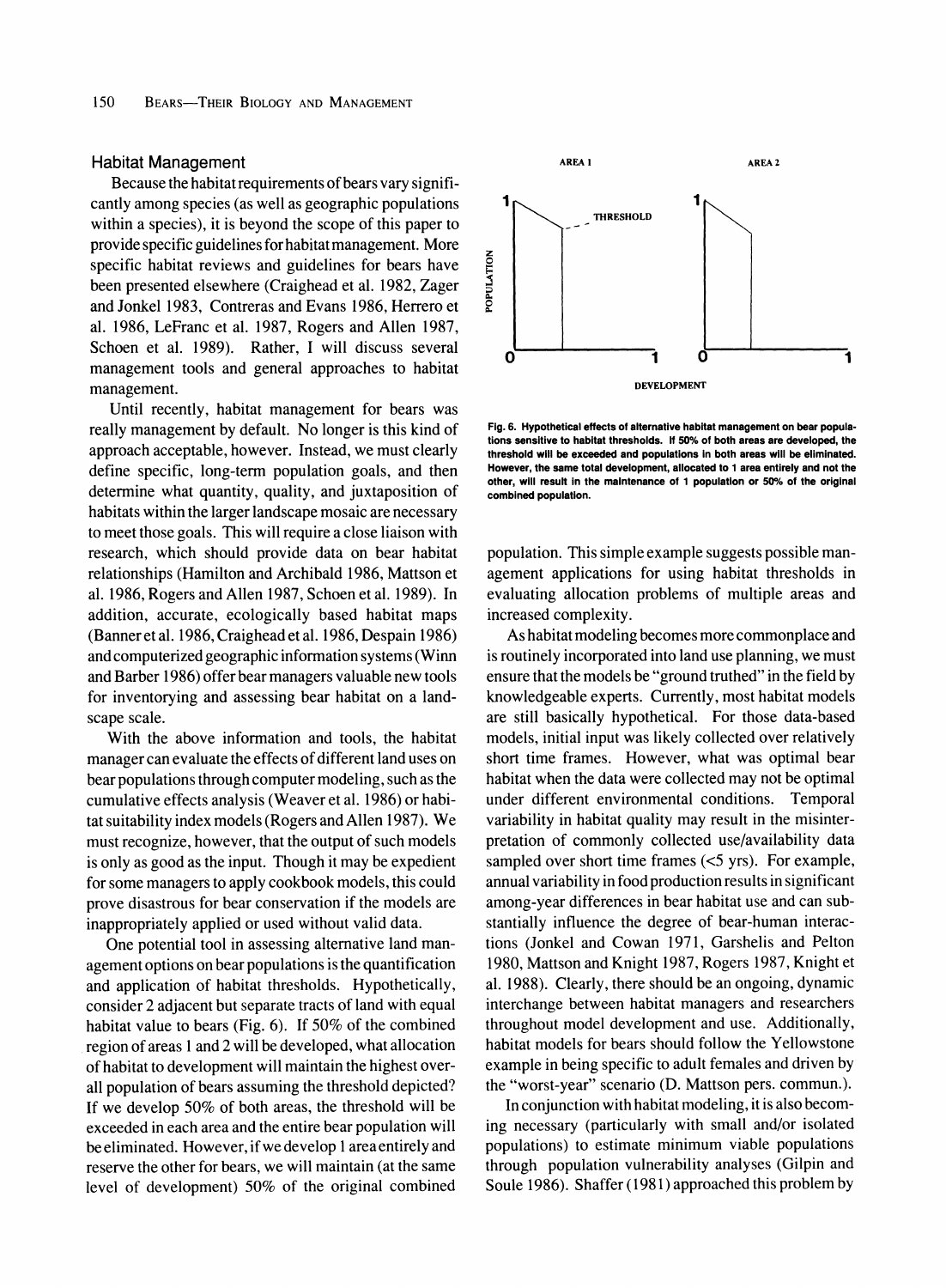distinguishing 4 distinct factors - environmental, demo**graphic, and genetic stochasticity, and catastrophe - that contribute toward driving populations to extinction. The likelihood of population survival depends on population size and time (Shaffer 1987, Soule 1987). Thus the critical question for conservationists is: what degree of persistence constitutes preservation and how much habitat is necessary to achieve that goal (Shaffer 1987).** 

**A classic case of population viability analysis is the Yellowstone grizzly population (Shaffer 1983, Knight and Eberhardt 1985). Through population viability analysis, the manager can also estimate minimum area requirements. By interfacing habitat modeling and population viability analysis, managers can incorporate a quantitative risk analysis into planning and decision making (Samson et al. 1985). This would provide decision makers and the public a better opportunity to evaluate resource tradeoffs.** 

**As large tracts of wild lands disappear throughout the world, bear populations are declining and becoming fragmented. To halt this trend and conserve bears, several management options have been considered; these include the establishment of a few large preserves, protection of a large number of smaller critical habitats or "ecocenters," and integrated management. Integrated**  management — balancing a variety of uses on the same land base — for a species like the brown bear is specula**tive at best. Because bears are species of landscapes, the option of protecting many small geographic areas is unlikely to improve the outlook for bear conservation. On the other hand, the size and number of current nature reserves are considered inadequate for providing longterm conservation for most large or rare mammal species (Shaffer 1987), and there are rapidly becoming fewer places in the world that could still be acquired and protected and are large enough to provide all the requirements to sustain viable populations of bears over time (i.e., 95% probability of persistence for 100 years).** 

**The management and conservation of bears throughout the world is a complex and difficult problem facing natural resource managers. Our approach to this problem will require imagination, persistence, cooperation, longterm planning, and a willingness to apply a variety of techniques. For example, on a regional and speciesspecific basis, we could establish 1 (or preferably several) relatively large preserves surrounded by buffers that protect smaller critical habitats (perhaps connected with travel/security corridors). However, to ensure the future of most bear populations we will have to work quickly and cooperatively on an interagency and international scale. The development of conservation networks incor-** **porating multi-institutional cooperation (Salwasser et al. 1987) would greatly enhance bear conservation efforts.** 

**Mysterud and Falck (1989b) recently proposed several management plans designed to provide long-term protection to populations of the Norwegian brown bear. In their plans, they considered concepts of theoretical island biogeography and recent findings in conservation biology, and proposed reducing the effects of population isolation by establishing a large continuous management range through international cooperation.** 

**Our options for conserving bears decline with each passing year as humans and new land-use developments continually encroach on bear habitat throughout the world. The time for bear managers to consider comprehensive, long-term planning on a global scale is now.** 

#### **Research Needs**

**As land-use activities intensify throughout bear range, we must quantify the nutritional carrying capacity of bear habitats. Because among-year variation in food production can significantly influence bear distribution and habitat use, long-term studies are necessary. Additionally, it will be important to better quantify how zones of human influence affect habitat use and population viability. Conceptual models can provide a foundation for identifying common denominators necessary for contrasting bear populations under different environmental conditions. To do this, bear researchers need to collect comparable data. Long-term studies of unexploited populations in undeveloped habitat would provide valuable "benchmark data" for comparing populations exposed to habitat modification and various human influences as well as provide new and better insights into among-year variation in habitat relationships.** 

**Determination and quantification of thresholds of habitat disturbance would provide managers an additional tool for comparing the effects of alternative landuse allocations on bear populations. Research directed toward increasing our understanding of the extinction process, determining minimum viable populations, and linking this to minimum habitat area is particularly needed. The Yellowstone grizzly population continues to offer a good field laboratory for such efforts. Incorporating a landscape perspective into our habitat studies, including the effects of habitat fragmentation, should also be a major focus of bear research.** 

**Bears are intelligent, long-lived species with high capacity for learning. Increased emphasis on behavioral studies may provide managers new insights into bearhabitat relationships as well as how humans influence bear behavior and habitat quality.**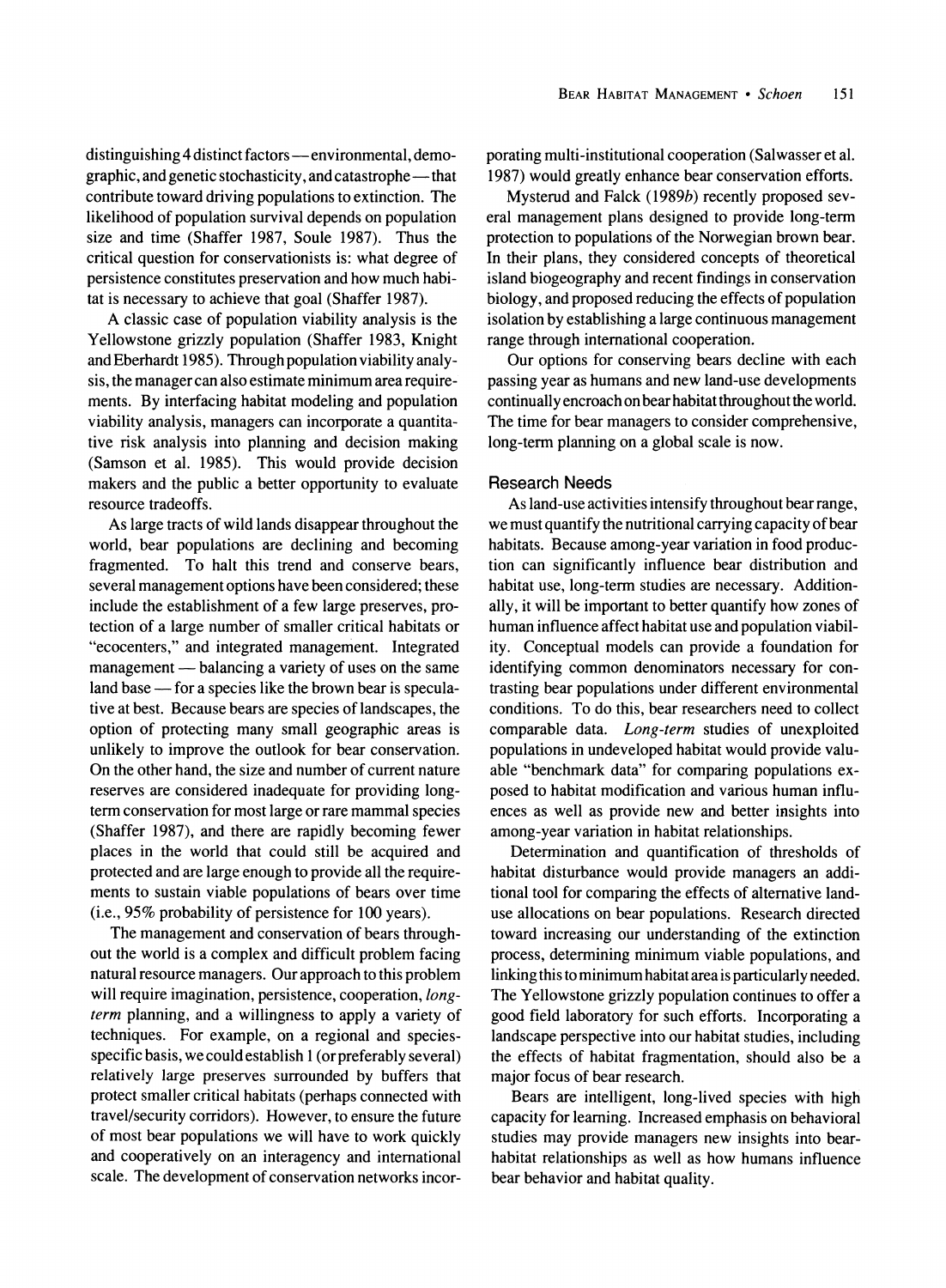**Modeling of cumulative effects in combination with geographic information systems offers bear researchers and managers an opportunity for evaluating various and complex habitat relationships. Finally, to maximize the limited resources of bear researchers and managers, better interdisciplinary, interagency, and international cooperation will be necessary.** 

## **IMPLICATIONS FOR THE CONSERVATION OF BEARS**

**Bears as a group are facing a difficult future fraught with habitat destruction and fragmentation as well as increased mortality rates resulting from human intolerance. As a result, bear populations throughout much of the world are declining and becoming isolated, thus increasing their vulnerability to extirpation or even extinction. Unfortunately, decades may pass before resource managers recognize when a bear population's viability is threatened.** 

**Just as bear populations are facing an increasingly uncertain future, there is a new and urgent recognition among ecologists and natural resource managers throughout the world of the importance of maintaining the earth's biodiversity (Wilson 1988). Conservation biology is a relatively new but rapidly expanding field of applied science. The goals of conservation biology are to main**tain the diversity of life — the genetic diversity within **species, the species diversity within ecosystems, and the diversity of ecosystems in the biosphere (Temple et al. 1988). I think it is time for biologists facing the difficult and challenging task of bear management and conservation to join forces with this new field, which incorporates the diverse disciplines of genetics, demography, and community and ecosystem ecology.** 

**Armed with a broad ecological background and committed to long-term planning on a global scale, we will be better equipped to deal with the challenge of providing sound stewardship for the earth's bear populations. This will not be easy, however. It will require that we: 1) quantitatively define the biological requirements of bears; 2) develop, in cooperation with an informed public, objectives for the management and conservation of bear populations and their habitat; 3) develop models to predict the effects of human activities on bear habitat and populations; 4) develop a clear and objective public education program describing bear habitat requirements and the influence of human activities; and 5) recognize the significant impacts on bear populations throughout the world created by the economic, political, and social pressures of the 5 billion people now inhabiting the earth.** 

**Professor E. 0. Wilson (1988) in his introduction to** 

**the book Biodiversity eloquently identified an additional element inextricably linked to our stewardship of the earth and all its inhabitants: "In the end, I suspect it will all come down to a decision of ethics - how we value the natural worlds in which we evolved and now, increasingly, how we regard our status as individuals. We are fundamentally mammals and free spirits who reached this high level of rationality by the perpetual creation of new options. Natural philosophy and science have brought into clear relief what might be the essential paradox of human existence. The drive toward perpetual expansion**   $-$  or personal freedom  $-$  is basic to the human spirit. **But to sustain it we need the most delicate, knowing stewardship of the living world that can be devised."** 

**The future of most bear populations throughout the world will depend on how seriously we take our responsibility of knowledgeable stewardship. It is highly probable that if we can maintain a region's capability for supporting bears, we will also have achieved the greater goal of maintaining the earth's biodiversity. The degree of our success will depend on how willing humans are to balance short-term economic gain with long-term ecological and economic sustainability.** 

### **LITERATURE CITED**

- **ALLENDORFF, E., AND C. SERVHEEN. 1986. Genetics and the conservation of grizzly bears. Trends Ecol. and Evol. 1:88-89.**
- **AMSTRUP, S., AND D. DEMASTER. 1988. Polar bear. Pages 39- 56 in J. Lentfer, ed. Selected marine mammals of Alaska. Marine Mammal Comm. Washington, D.C.**
- **BANNER, A., J. POJAR, R. TROWBRIDGE, AND A. HAMILTON. 1986. Grizzly bear habitat in the Kimsquit River Valley, coastal British Columbia: classification, description, and mapping. Pages 36-49 in G. Contreras and K. Evans, eds. Proceedings - grizzly bear habitat symposium. U.S. Dep. Agric., For. Serv. Intermountain Res. Stn., Ogden, Utah. Gen. Tech. Rep. INT-207.**
- **BEEMAN, L., AND M. PELTON. 1980. Seasonal foods and feeding ecology of black bears in the Smoky Mountains. Int. Conf. Bear Res. and Manage. 3:141-148.**
- **BRODY, A., AND M. PELTON. 1989. Effects of roads on black bear movements in western North Carolina. Wildl. Soc. Bull.:in press.**
- **BUNNELL, F., AND D. TAIT. 1981. Population dynamics of bears -implications. Pages 75-98 in T. Smith and C. Fowler, eds. Dynamics of large mammal populations. John Wiley and Sons, New York.**
- **CONTRERAS, G., AND K. EVANS, EDS. 1986. Proceedings grizzly bear habitat symposium. U.S. Dep. Agric.. For. Serv. Intermountain Res. Stn., Ogden. Utah. Gen. Tech. Rep. INT-207. 252pp.**
- **CRAIGHEAD, J. 1980. A proposed delineation of critical grizzly bear habitat in the Yellowstone Region. Int. Conf. Bear Res. and Manage. Monogr. Ser. No. 1. 20pp.**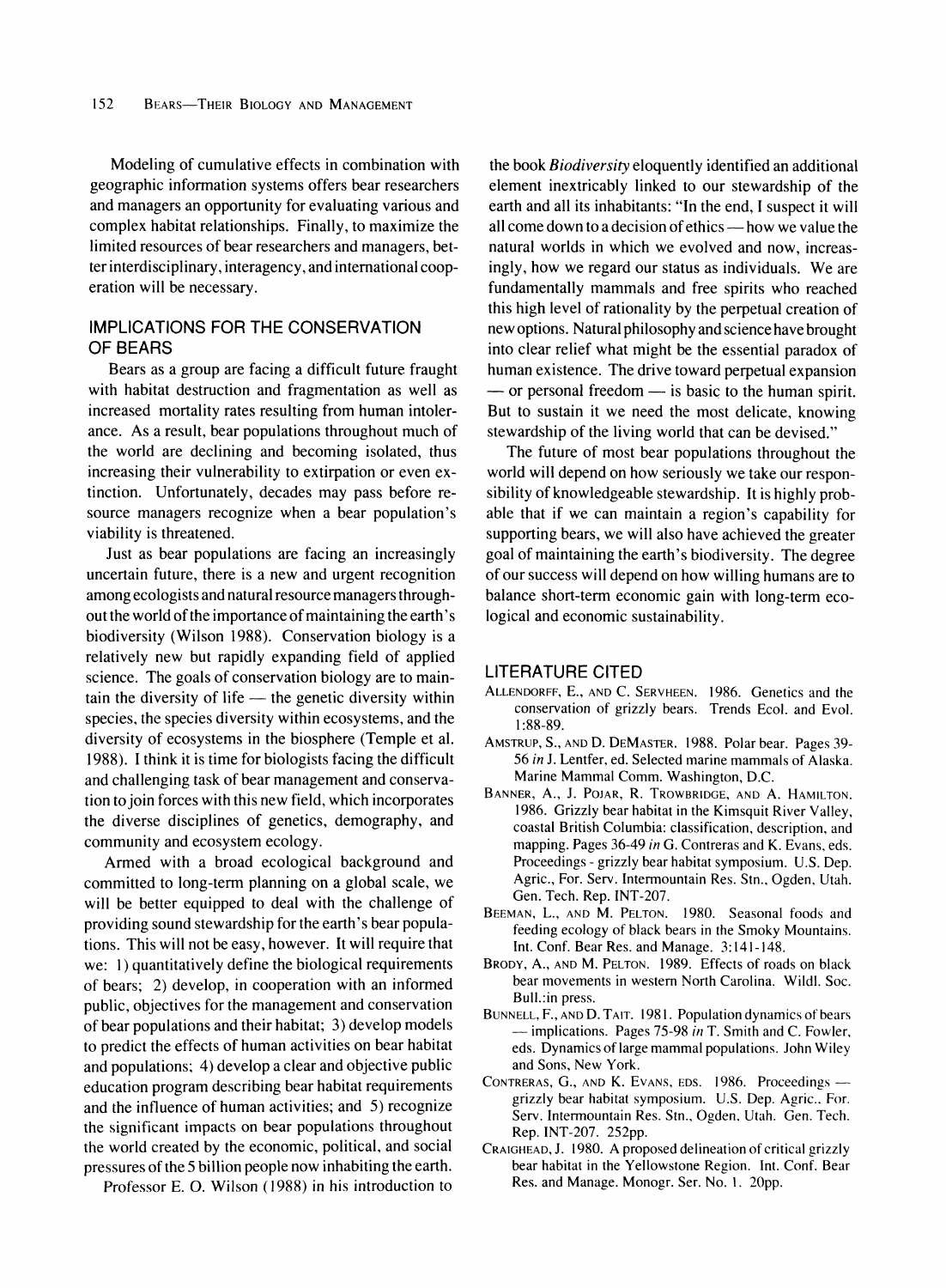**\_ , AND J. MITCHELL. 1982. Grizzly bear (Ursus arctos). Pages 515-556 in J. Chapman and G. Feldhamer, eds. Wild mammals of North America: biology, management, and economics. Johns Hopkins Univ. Press, Baltimore, Md.** 

- **\_ , J. SUMNER, AND G. SKAGGS. 1982. A definitive system for analysis of grizzly bear habitat and other wilderness resources. West. Wildlands Inst. Univ. Mont. Foundation, Univ. Mont., Missoula. Monogr. No. 1. 279pp.**
- **, F. CRAIGHEAD, AND D. CRAIGHEAD. 1986. Using satellites to evaluate ecosystems as grizzly bear habitat. Pages 101-112 in G. Contreras and K. Evans, eds. Proceedings - grizzly bear habitat symposium. U.S. Dep. Agric., For. Serv. Intermountain Res. Stn., Ogden, Utah. Gen. Tech. Rep. INT-207.**
- **CURRY-LINDAHL, K. 1972. The brown bear (Ursus arctos) in Europe: decline, present distribution, biology, and ecology. Int. Conf. Bear Res. and Manage. 2:72-80.**
- **DESPAIN, D. 1986. Habitat type and cover type as a base for grizzly bear habitat mapping and evaluation. Pages 230- 233 in G. Contreras and K. Evans, eds. Proceedings grizzly bear habitat symposium. U.S. Dep. Agric., For. Serv. Intermountain Res. Stn., Ogden, Utah. Gen. Tech. Rep. INT-207.**
- **DIAMOND, J. 1986. The design of a nature reserve system for Indonesian New Guinea. Pages 485-503 in M. Soule, ed.**  Conservation biology — the science of scarcity and diver**sity. Sinauer Assoc. Sunderland, Mass.**
- **ELTON, C. 1927. Animal ecology. MacMillan Co., New York.**
- EHRLICH, P. 1988. The loss of diversity causes and **consequences. Pages 21-27 in E. Wilson, ed. Biodiversity. Natl. Acad. Press. Washington, D.C.**
- **GARSHELIS, D., AND M. PELTON. 1980. Activity of black bears in the Great Smoky Mountains National Park. J. Mammal. 61:8-19.**
- **GILPIN, M., AND M. SOULE. 1986. Minimum viable populations: processes of species extinction. Pages 19-34 in M.**  Soule, ed. Conservation biology - the science of scarcity **and diversity. Sinauer Assoc. Sunderland, Mass.**
- **GRINNELL, J. 1917. Field test of theories concerning distributional control. Am. Nat. 51:115-128.**
- **HALL, E., AND K. KELSON. 1959. The mammals of North America. Vol. II. Ronald Press. New York. 1083pp.**
- **HAMILTON, A., AND R. ARCHIBALD. 1986. Grizzly bear habitat in the Kimsquit River Valley, coastal British Columbia: evaluation. Pages 50-57 in G. Contreras and K. Evans, eds. Proceedings - grizzly bear habitat symposium. U.S. Dep. Agric., For. Serv. Intermountain Res. Stn., Ogden, Utah. Gen. Tech. Rep. INT-207.**
- HARRIS, L. 1984. The fragmented forest island biogeogra**phy theory and the preservation of biotic diversity. Univ. Chicago Press. 21 pp.**
- **, AND P. KANGAS. 1988. Reconsideration of the habitat concept. Trans. North Am. Wildl. and Nat. Resour. Conf. 53:137-143.**
- HERRERO, S. 1985. Bear attacks their causes and avoidance. **Winchester Press. Piscataway, N.J. 287pp.**
- **, W. MCCRORY, AND B. PELCHAT. 1986. The application of grizzly bear habitat evaluation to trail and campsite locations in Kananaskis Provincial Park, Alberta. Int. Conf. Bear Res. and Manage. 6:187-193.**
- **HUTCHINSON, G. 1965. The niche: an abstractly inhabited**

**hypervolume. Pages 26-78 in The ecological theater and the evolutionary play. Yale Univ. Press. New Haven, Conn.** 

- **JANZEN, D. 1986. The eternal external threat. Pages 286-303**  in M. Soule, ed. Conservation biology — the science of **scarcity and diversity. Sinauer Assoc. Sunderland, Mass.**
- **JONKEL, C. 1978. Black, brown (grizzly), and polar bears. Pages 227-248 in J. Schmidt and D. Gilbert, eds. Big game**  of North America — ecology and management. Wildl. **Manage. Inst. Stackpole Books. Harrisburg, Pa.**
- **\_ , AND I. COWAN. 1971. The black bear in the spruce-fir forest. Wildl. Monogr. 27. 57pp.**
- **KNIGHT, R. 1980. Biological considerations in the delineation of critical habitat. Int. Conf. Bear Res. and Manage. 4:1-3.**
- D. MATTSON, AND B. BLANCHARD. 1984. Movements **and habitat use of the Yellowstone grizzly bear. U.S. Dep. Inter., Interagency Grizzly Bear Study Team. Bozeman, Mont. 177pp.**
- **, AND L. EBERHARDT. 1985. Population dynamics of Yellowstone grizzly bears. Ecology 66:323-334.**
- **, B. BLANCHARD, AND L. EBERHARDT. 1988. Mortality patterns and population sinks for Yellowstone grizzly bears, 1973-1985. Wildl. Soc. Bull. 16:121-125.**
- **, ,AND D. MATTSON. 1988. Yellowstone grizzly bear investigations. 1987 Annual Rep. of the Interagency Study Team. U.S. Dep. Inter., Natl. Park Serv. 80pp.**
- **LEFRANC, M., M. Moss, K. PATNODE, AND W. SUGG. 1987. Grizzly bear compendium. Interagency Grizzly Bear Committee. U.S. Dep. Inter. Fish and Wildl. Serv. Missoula, Mont. 540pp.**
- **LEOPOLD, A. 1933. Game management. Charles Scribners and Sons, New York. 481pp.**
- **MACARTHUR, R., AND E. WILSON. 1967. The theory of island biogeography. Princeton Univ. Press. Princeton, N.J. 203pp.**
- **MATTSON, D. 1990. Human impacts on bear habitat use. Int. Conf. Bear Res. and Manage. 8:33-56.**
- **, R. KNIGHT, AND B. BLANCHARD. 1986. Derivation of habitat component values for the Yellowstone grizzly bear. Pages 222-229 in G. Contreras and K. Evans, eds. Proceedings - grizzly bear habitat symposium. U.S. Dep. Agric., For. Serv. Intermountain Res. Stn., Ogden, Utah.**  Gen. Tech. Rep. INT-207.<br>
<br> **1987** (1987)
- **, ,AND . 1987. The effects of developments and primary roads on grizzly bear habitat use in Yellowstone National Park, Wyoming. Int. Conf. Bear Res. and Manage.** 7:259-273.<br> **AND** . 1987.
- **, AND . 1987. Evaluation of grizzly bear habitat using habitat type and cover type classifications. Paper presented at the symposium on land classifications based on vegetation: applications for resource management. Moscow, Id. (unpublished).**
- **MCLELLAN, B. 1990. Relationships between human industrial activity and grizzly bears. Int. Conf. Bear Res. and Manage. 8:57-64.**
- **, AND D. SHACKLETON. 1988. Grizzly bears and resource-extraction industries: effects of roads on behavior, habitat use and demography. J. Appl. Ecol. 25:451-460.**
- **MILLER, S. 1987. Susitna Hydroelectric Project. Final Rep. Big game studies. Vol. VI. Black and brown bear. Alas. Dep. Fish and Game. 276pp.**